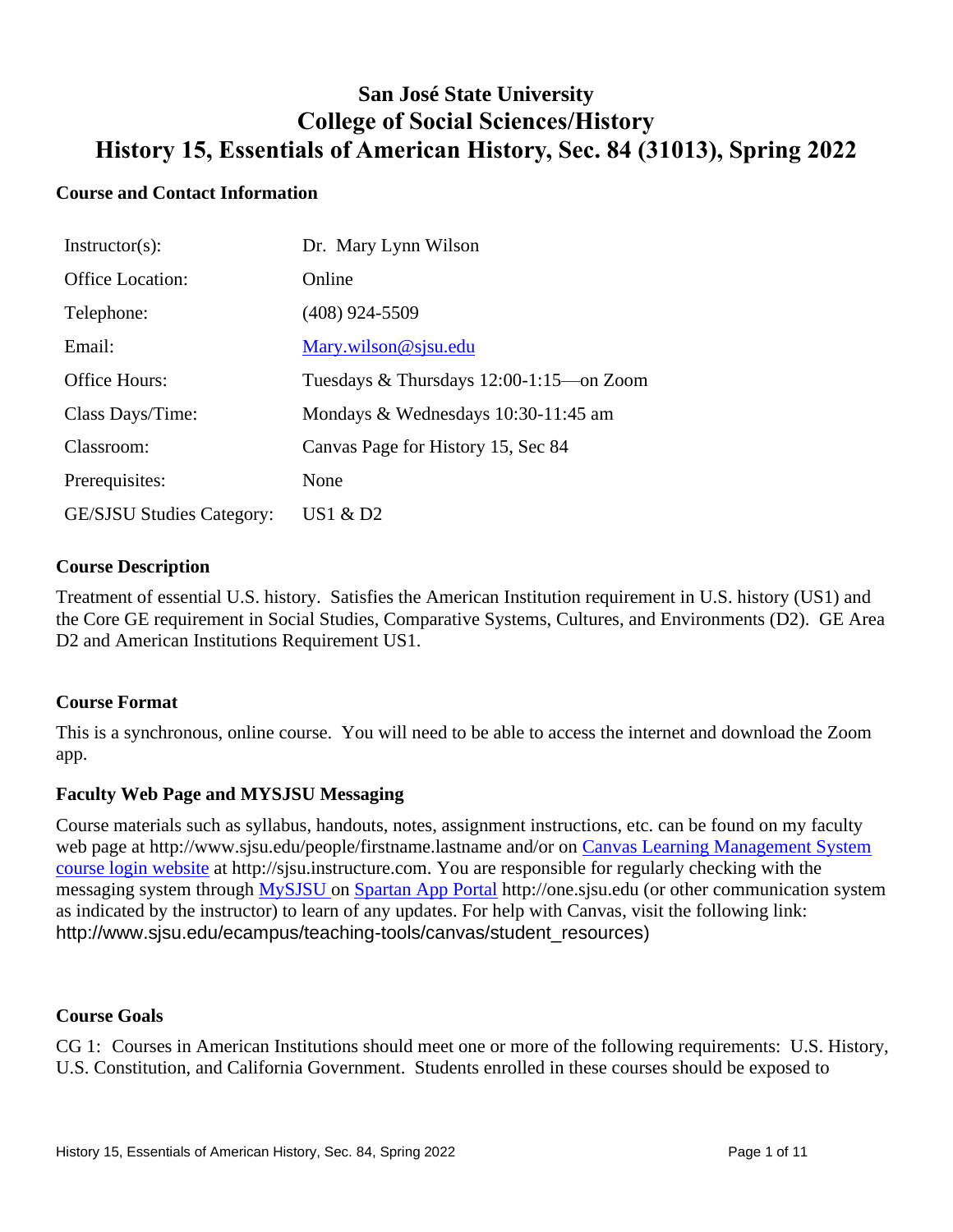alternative interpretations of historical events and political processes that have shaped the social, economic, and political systems in which we live.

CG 2: Courses in American Institutions will provide a multicultural framework, including both conflict and consensus perspectives, of the choices and options available to individuals and groups in their social, economic, and political relations. The focus of the courses in the growth of a multicultural society and the interactions including cooperation and conflict, as these many and varied peoples have dealt with social, economic, and political issues.

CG 3: Social Science sources should increase the student's understanding of human behavior and social interaction in the context of value systems, economic structures, political institutions, social groups, and natural environments.

### **GE Learning Outcomes (GELO)**

Upon successful completion of this GE course, students will be able to:

GELO 1: Fulfill the requirements for U.S. History, students should be able to describe the principle events, developments, ideas, politics, and international relations in all the territories now in the United States from the beginning of this society until the present. While considering these topics, students should be asked to analyze certain subtopics, including:

- a. The continent's earliest expansion; colonization; slavery; the American Revolution and the early Republic; territorial expansion, economic development; political reform and reaction; the Civil War and Reconstruction; foreign relations; wars and conflicts; religious, labor, and civil rights movements; feminism; environmentalism; and identity politics.
- b. Within the study of the subtopics should be a consideration of women and gender relations; the history and experience of racial and ethnic minorities; immigration to the United States and the experiences of immigrants; and patterns of race and class relations.

GELO 1 is satisfied by the two Essay Exams in which the students need to explain and interpret the importance of historical events in United States history; the Primary Source Projects in which small groups of students analyze three chapters of primary sources, answer questions associated with the sources; Pop Quizzes given every day to underscore the main point(s) each day; and the Research Paper in which each student chooses from a list of five controversial historical topics and argues one side.

GELO 2: Write at least 1500 words in a language and style appropriate to the discipline.

GELO 2 is satisfied by the Primary Source Projects in which small groups of students analyze three chapters of primary sources, answer questions associated with the sources in writing and the five-page Research Paper in which each student chooses from a list of five controversial historical topics and argues one side.

GELO 3: Students shall be able to identify and analyze the social dimension of society as a context for human life, the processes of social change and social continuity, the role of human agency in those social processes, and the forces that engender social cohesion and fragmentation. Students should be able to:

- 1. place contemporary developments in cultural, historical, environmental, and spatial contexts;
- 2. identify the dynamics of ethic, cultural, gender/sexual, age-based, class, regional, national, transnational, and global identities and the similarities, differences, linkages, and interactions between them; and
- 3. evaluate social science information, draw on different points of view, and formulate applications appropriate to contemporary issues.

GELO 3 is satisfied by the two Essay Exams in which students need to explain the dynamics of different ethnic, cultural, gender/sexual, class, regional, and national identities and discuss the similarities, differences, linkages, and interactions between them while using different points of view.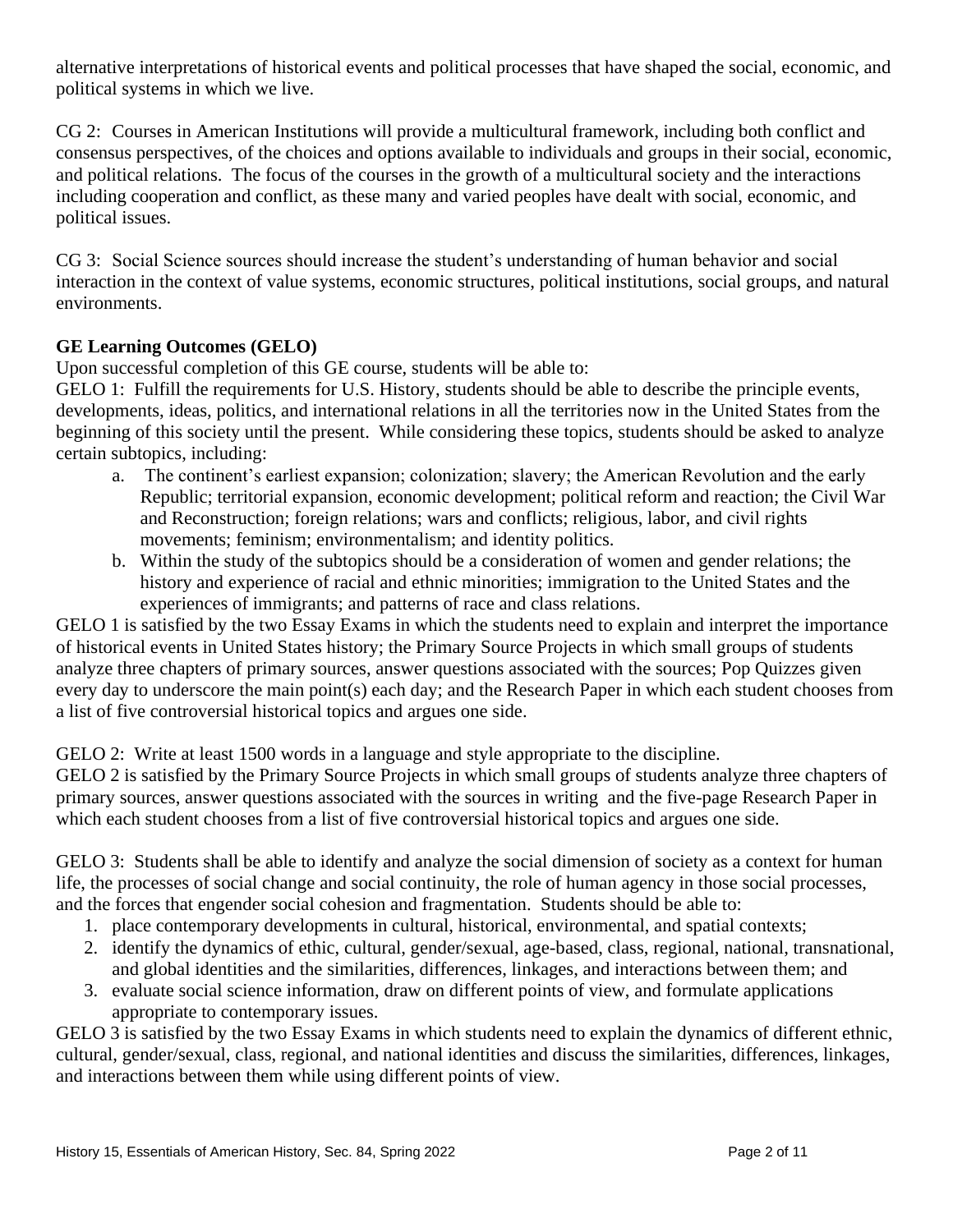GELO 4: The student will be able to compare and contrast two or more ethnic groups, cultures, regions, nations, or social systems.

GELO 4 is satisfied by the two Essay Exams in which students need to to compare and contrast two or more ethnic groups, cultures, regions, nations, or social systems.

### **Course Learning Outcomes (CLO)**

Upon successful completion of this course, students will be able to:

- CLO 1: analyze and interpret primary and secondary sources. CLO 1 is satisfied by the Primary Source Group Projects and the Research Paper.
- CLO 2: write a five-page essay with an arguable, historical thesis in university-level English. CLO 2 is satisfied by the Research Paper.
- CLO 3: identify all 50 US states on a map. CLO 3 is satisfied by the 2 Exams.
- CLO 4: explain in writing important events in US history and place those events in their historical, cultural, and social contexts. CLO 4 is satisfied by the 2 Essay Exams and the Research Paper.

#### **Required Texts/Readings**

#### **Textbook**

Brinkley, Alan*. The Unfinished Nation: A Concise History of the American People.* Eighth Edition. New York: McGraw Hill, 2015. (ISBN: 9780073513331) Required—An Earlier Edition is Fine!

Schaller, Michael, et al*. Reading American Horizons: Primary Sources for U.S. History in a Global Context. Volume 1: To 1877.* Third Edition. New York: Oxford University Press, 2017. (ISBN: 9780190698034) Required—An Earlier Edition is Fine!

Schaller, Michael, et al*. Reading American Horizons: Primary Sources for U.S. History in a Global Context. Volume 2: Since 1865.* Third Edition. New York: Oxford University Press, 2017. (ISBN: 9780190698041) Required—An Earlier Edition is Fine!

#### **Other Readings**

All other required and recommended reading other than the textbooks listed above are available on the course Canvas learning management system.

You will need a good **dictionary** and **thesaurus** that you can use at home and bring to class on days that we are peer reviewing. These resources can be hard copies or soft copies accessible online.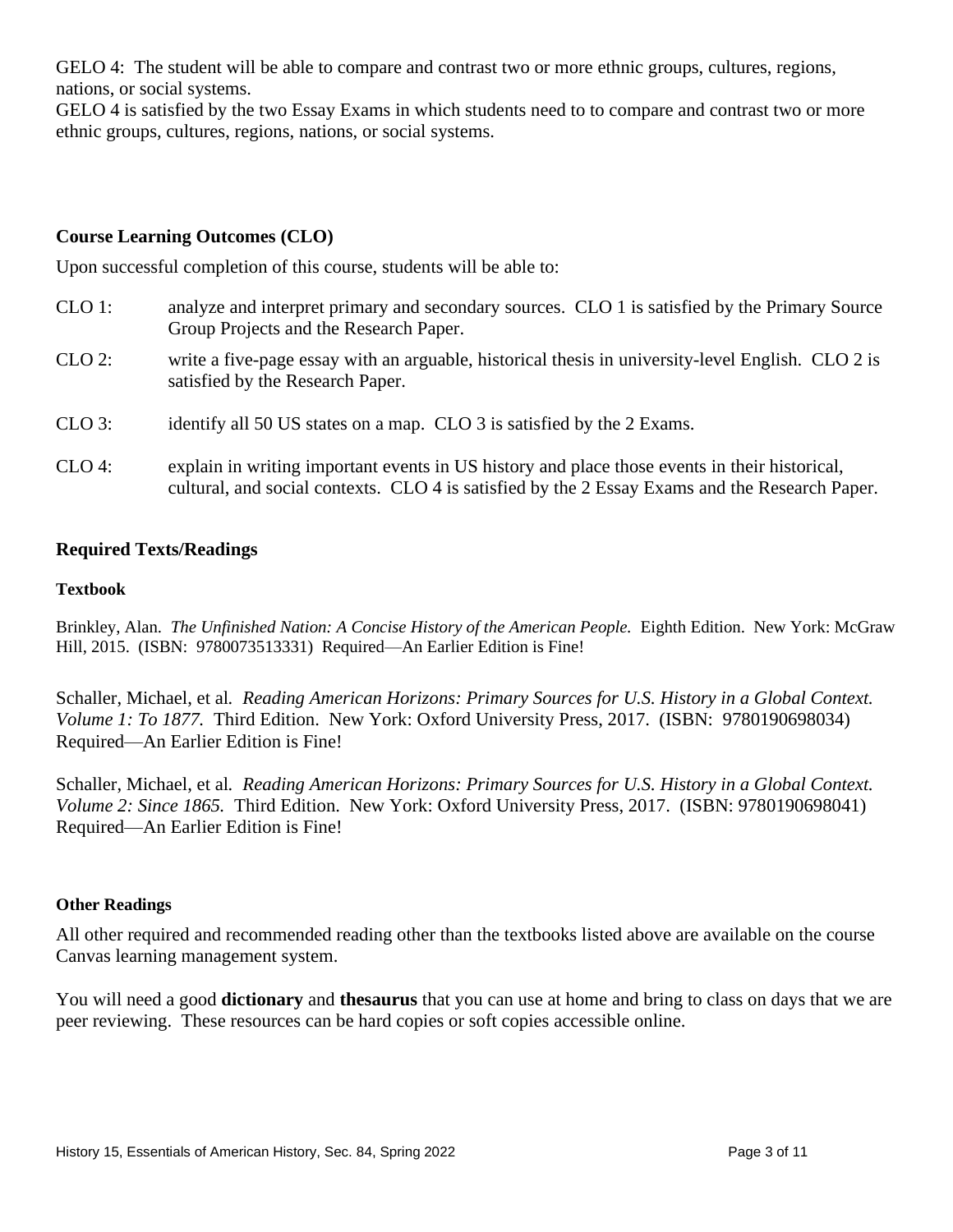# **Library Liaison**

Our library contact is Nyle Monday, Phone 408-808-2041 and Email [Nyle.Monday@sjsu.edu](mailto:Nyle.Monday@sjsu.edu)

### **Course Requirements and Assignments**

"Success in this course is based on the expectation that students will spend, for each unit of credit, a minimum of 45 hours over the length of the course (normally three hours per unit per week) for instruction, preparation/studying, or course related activities, including but not limited to internships, labs, and clinical practica. Other course structures will have equivalent workload expectations as described in the syllabus."

#### **Quizzes:**

Pop quizzes can be given randomly by the instructor at any time during the class period. The quizzes will be short answer and reflect assigned readings and lectures. The student must be present to take a quiz. Make-up quizzes will not be given unless the student has a doctor's note, a letter from a SJSU coach specifying an away game on the day of the quiz, a letter from an ROTC officer specifying military duty on the day of the quiz, or proof of jury duty on the day of the quiz.

Fulfills Goals/Outcomes: GELO 1.

### **Group Primary Source Projects:**

Students will be placed in groups of 5 by the instructor. Each group will meet outside of class to complete three primary document assignments. Each group will chose 2 chapters from the primary source books (*Reading American Horizons*). All group members should contribute equally to the finished products.

Format: The assignment should have one-inch margins all around and be in 12-point, Times New Roman font. The assignment should be double spaced on 8 ½ by 11 inch paper.

Content: From each assigned chapter, the group will choose two documents/visuals that seem to best epitomize the chapter and the time period. The group should summarize each source and completely and thoughtfully answer each question associated with the chosen documents/visuals. The group should show that it has read, understood, and analyzed the chosen documents/visuals. The groups should also write at least a half a page on the following questions:

1. Why did the editors choose these documents/visuals?

2. What do these documents/visuals collectively say about America during the particular time period that they represent?

Purpose: These assignments check that students understand how to read and analyze primary sources.

Grading: Superficial answers will receive a low grade. The more complete and thoughtful the answer, the better the grade will be. An "A" paper will include evidence from the document/visual to support why the group answered the questions the way that they did. The assignment should be university-level English. After the assignment is submitted, the students will individually decide how the points should be distributed among the group members. If some students contribute more and some less, the point distribution should reflect this.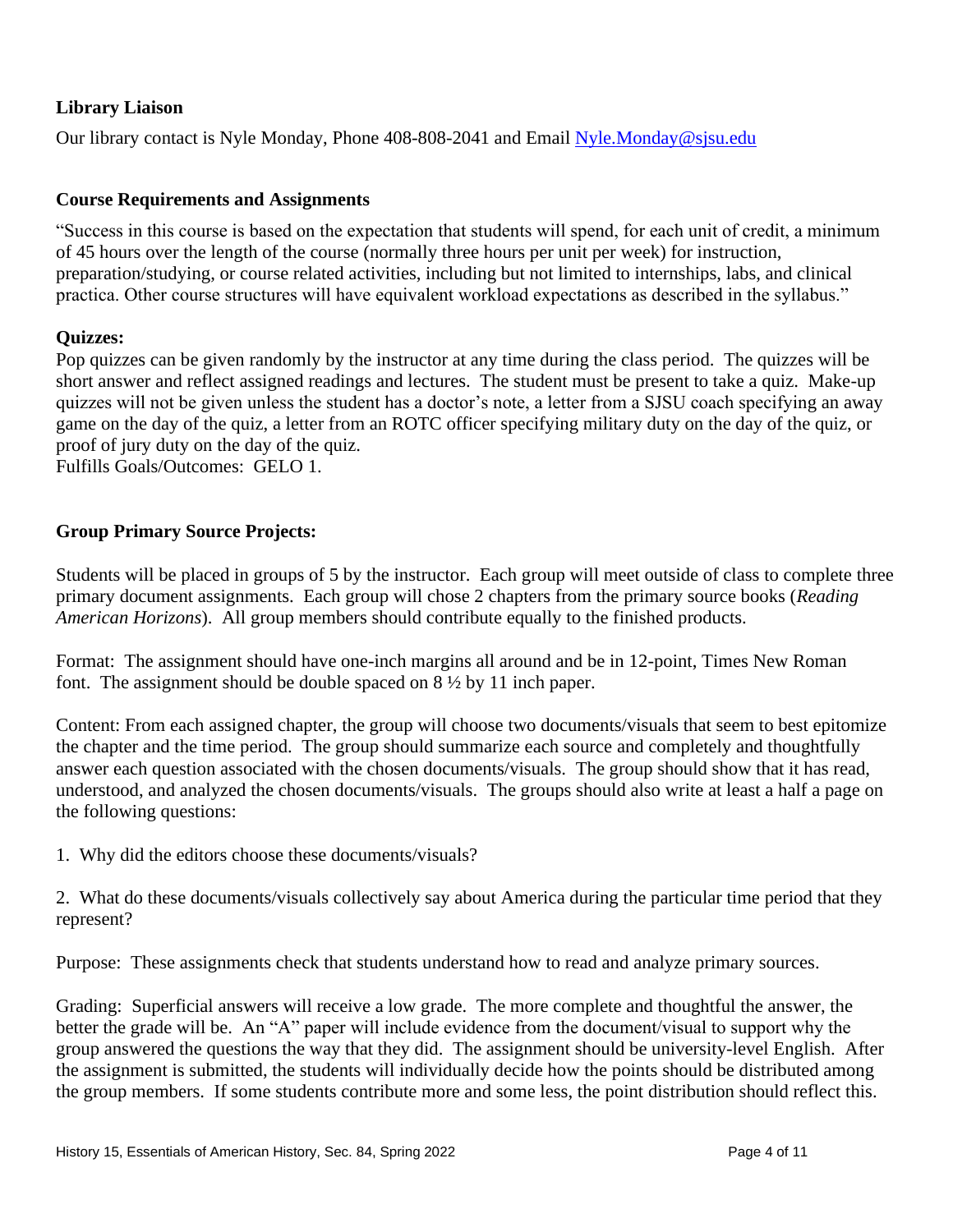# **Research Paper**

Each student will write an individual research paper at least 5 pages long on one of the following topics:

- 1. Did racism or slavery come first in North America?
- 2. Is the Constitution a revolutionary or reactionary document?
- 3. Was slavery or states' rights the basis of the Civil War?
- 4. Was Reconstruction a success or a failure?
- 5. Did the US or USSR start the Cold War?

The assignments associated with the paper are a thesis assignment, a bibliography assignment, and the research paper.

Thesis for the Research Paper

- Format: The assignment should have one-inch margins all around and be in 12-point, Times New Roman font. The assignment should be double spaced on 8 ½ by 11 inch paper.
- Content: Write in one sentence the tentative thesis for your research paper. The thesis should be in bold. The thesis should be the answer to one of the above questions. For at least half a page, the Student should discuss why this topic was chosen above the other topics. The student should use complete sentences and write in university-level English.
- Purpose: The purpose of this assignment is to check that the student is planning an analytical paper that makes an argument.
- Grading: This assignment is graded on the appropriateness of the thesis statement and on the use of university-level English.

Fulfills Goals/Outcomes: GELO 1, GELO 2, CLO 2.

Bibliography for the Research Paper

- Format: The assignment should have one-inch margins all around and be in 12-point, Times New Roman font. The assignment should be double spaced on  $8\frac{1}{2}$  by 11 inch paper.
- Content: The student should find at least 2 primary sources (from the time period) and 3 secondary, scholarly, peer-reviewed sources on the paper topic chosen. These peer-reviewed sources should be scholarly books or journals. No newspapers or popular magazines will be allowed. The student should write an appropriate bibliographic citation for each source using MLA or APA or CMS.
- Purpose: The purpose of the assignment is to check that the student is using appropriate primary and peerreviewed sources in the paper.
- Grading: This assignment is graded on the appropriateness of the sources, the amount of sources, and the correctness of the citation method.

Fulfills Goals/Outcomes: CLO 2

#### Paper

- Format: The assignment should have one-inch margins all around and be in 12-point, Times New Roman font. The assignment should be double spaced on  $8\frac{1}{2}$  by 11 inch paper. The paper should be at least 5 pages of text long. The paper should be on one of the above listed topics and thesis driven. It needs to take a side and argue. The introduction should be no longer that a half a page long, and the thesis statement should be the last sentence of the introduction. Each paragraph should begin with a topic sentence. Each paragraph needs evidence to support the topic sentence and analysis to interpret and argue the topic sentence. The conclusion should be no more than a half a page and summarize the paper.
- Content: This is the final draft of your research paper.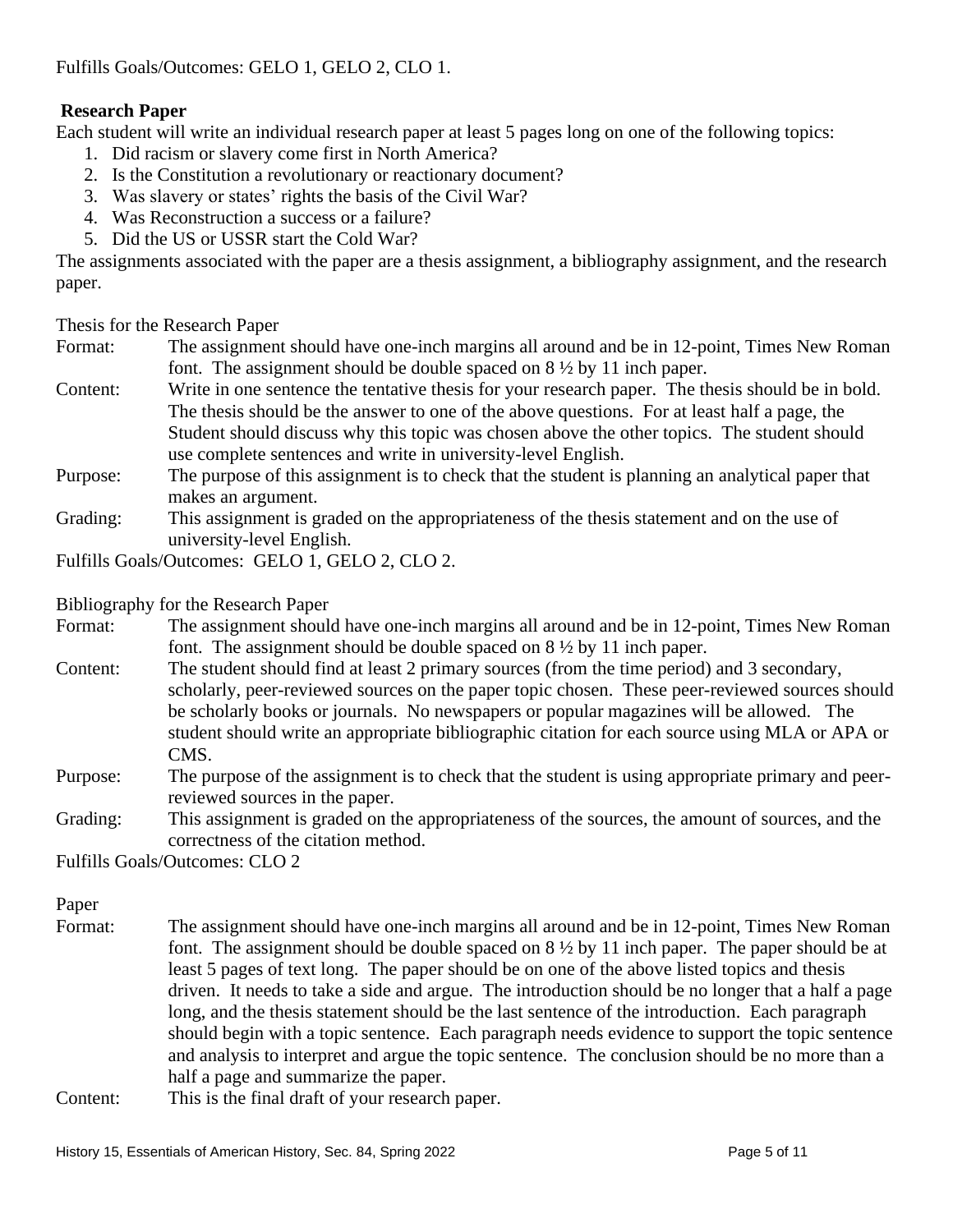Purpose: This assignment shows that the student can interpret and analyze primary and secondary sources that have alternative interpretations of historical events.

Grading: The paper will be graded on the criteria posted on the course's Canvas page under Standards for the Research Paper.

### **Exams:**

Content: The two exams consist of essay questions and map identification. The essay questions are based on the reading in *American Horizons* and the lectures in the class. The map will be announced in class at least two weeks before the exams. At least two weeks before the exam, 15-25 possible essay questions will be posted on the course's Canvas page. This is the pool of questions that might appear on the exam. There will be at least 4 different exams drawn from the list of questions. Each student will be randomly assigned an exam. The student will be able to choose from two questions to answer for each question on the exam. The final will contain a map, which will be announced at least two week before the exam.

Notes for the Exam: Students are allowed both sides of a hand-written 8 1/2 x 11 inch piece of paper to use as notes for each exam. These notes must be hand written and not typed or copied. Points will be deducted for typed or copied notes. The study questions will be available on Canvas at least two weeks before each exam. The student will either scan these notes or take photos of each page and upload them to Canvas before taking the exam.

Day of the Exam: Each student will have uploaded an honesty oath and copies of the notes to Canvas. Be in a quiet area where you will not be interrupted. Take the exam using only the notes you have taken for the exam with no help from others, books, or the internet.

Grading: The essay exam questions will be graded on the student's ability to analyze and synthesize information from the lectures and the textbook. The exams will be graded on the following criteria. An 'A' answer will not only give the factual information but also be able to discuss the implications of the facts presented. A 'B' answer will be able to express all facts needed to answer the question but will not make a satisfactory attempt to discuss the implications. A 'C' answer will explain the majority of the facts but will leave out one or two ideas. A 'D' answer will explain a few facts but leave out key, important ideas. A 'F' answer will miss the point of the question or only have a minimal understanding of the facts involve.=d.

Fulfills Goals/Outcomes: GELO 1, GELO 3, GELO 4, CLO 3, CLO 4.

#### **Final Examination or Evaluation**

The final exam will be Exam 2 of the two exams in the class. The exams are discussed above. The final exam will be given the day and time schedule by the University final exam calendar.

## **Grading Information**

| Grade   | Points      | Percentage |
|---------|-------------|------------|
| A plus  | 981 to 1000 | 98 to 100% |
|         | 921 to 980  | 92 to 98%  |
| A minus | 900 to 921  | 90 to 92%  |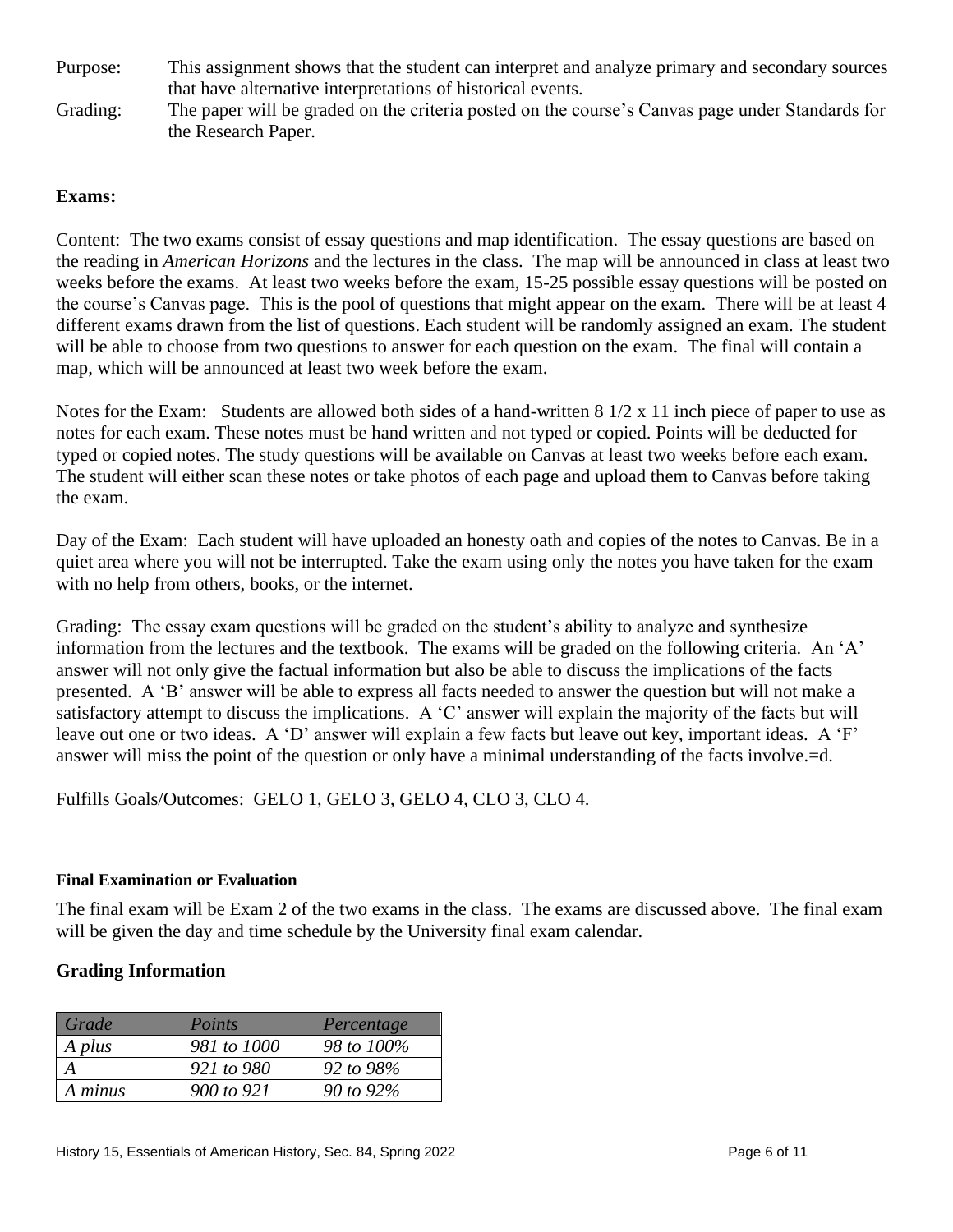| Grade                       | Points     | Percentage |
|-----------------------------|------------|------------|
| B plus                      | 881 to 899 | 88 to 89 % |
| B                           | 821 to 880 | 82 to 88%  |
| <b>B</b> minus              | 800 to 820 | 80 to 82%  |
| $C$ plus                    | 781 to 799 | 78 to 79%  |
| $\mathcal{C}_{\mathcal{C}}$ | 721 to 780 | 72 to 78%  |
| $C$ minus                   | 700 to 720 | 70 to 72%  |
| $D$ plus                    | 681 to 699 | 68 to 69%  |
| D                           | 621 to 680 | 62 to 68%  |
| $D$ minus                   | 600 to 620 | 60 to 62%  |

| Assignment                                                                                                            | Percentage | Points      |
|-----------------------------------------------------------------------------------------------------------------------|------------|-------------|
| Quizzes                                                                                                               | 20%        | 200         |
| Midterm                                                                                                               | 20%        | 200         |
| Final                                                                                                                 | 22.5%      | 225         |
| <b>Group Primary Document Projects</b><br>Project 1 (Chapters 1-15)-75 points<br>Project 2 (Chapters 16-31)-75 points | 15%        | 150         |
|                                                                                                                       |            |             |
| Research Paper                                                                                                        | 22.5%      | 225         |
| Thesis-25 Points                                                                                                      |            |             |
| Bibliography-25 Points                                                                                                |            |             |
| Final Draft-150 Points                                                                                                |            |             |
| Total                                                                                                                 | 100%       | 1000 Points |

Possible Extra Credit:

Students may earn up to 20 points extra credit. They can earn 5 points each for completing the following SJSU Library Tutorials: Plagiarism, Paraphrasing, Finding Scholarly Sources, and Assignment Calendar. The student needs to submit proof of completion of each tutorial no later than one week after the midterm. Submission of Papers:

All final drafts of papers must be submitted in a hard copy to the professor and an electronic copy on Canvas. Failure to submit both a hard and an electronic copy will result in a zero for the paper.

#### Late Assignments:

Assignments should be submitted in class in person and on time. Assignments are due when class starts. Any assignments submitted later than 15 minutes after class starts will be considered late. For every 24 hours an assignment is late, 10% of the grade will be deducted. After 7 days, the assignment will no longer be accepted. If, for some reason, a student is unable to attend class, the student should email the assignment to a fellow student and have that student print and submit the assignment.

#### Grading Assignments:

Since all students have the right, within a reasonable time, to know their academic scores, to review their gradedependent work, and to be provided with explanations for the determinations of their course scores, I will make every attempt to get assignments back within two or three weeks. If the grading will take longer than that, I will let the students know in class why the grading is taking longer than anticipated and when I anticipate the work to be graded.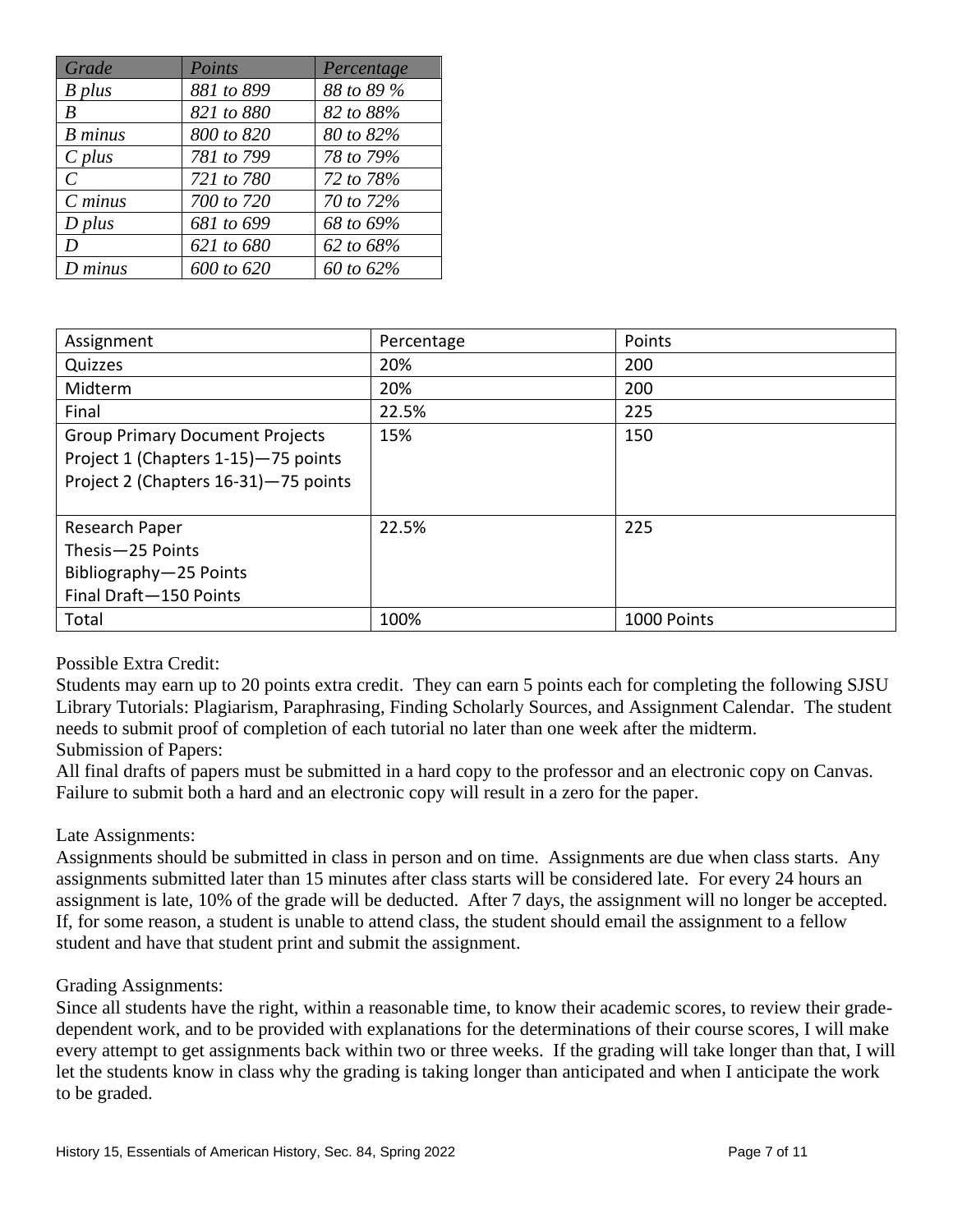### **Classroom Protocol**

Below are hints for Academic Success:

- 1. **Attend Every Class**—Making school your priority will help ensure your success. Every time that you miss class, you not only miss important content, but you also waste your money.
- 2. **Learn from Your Mistakes and the Mistakes of Others**—If your papers are marked with the same continual mistake, take the initiative and find out what you are doing wrong and learn how you can fix it. Your instructor is always happy to help students who want to learn and improve. One days when the class has student presentations, pay attention and learn from other students' strong points and mistakes. This way, you will know what works and what doesn't work in different communication environments.
- 3. **Be Courteous to Other Students**—Please don't distract other students while on Zoom. Please mute your computer if you do not intend to speak to the whole class. Even if you are silent, any background noise around you can distract other students.
- 4. **Come to Class Prepared**—Do the reading assignments listed in the syllabus for the week they are assigned. If you have read the chapter before class, the lecture will make more sense and you will be able to ask inform questions. Most people learn best if they read information, then they hear the information, and then they do something, like take notes, with the information. Do yourself a favor and read the assigned reading.
- 5. **Submit your Assignments on Time**—A good way to get fired from a job is to not have important reports done well by the deadline. Think of this class as a work situation. The more work that you submit late or not at all, the more likely you are not to pass the class.
- 6. **Don't Suffer Silently**—If you are having problems with an assignment, a reading assignment, a presentation, or another student, please discuss this with the instructor as soon as possible. Don't want until the last few weeks of class to voice a concern. Problems that are solved early in the semester will alleviate stress later in the semester.
- 7. **Be in the Moment**—Please turn off your phones, tablets, laptops, and any other technology that might distract you from learning. These devices should only be used for academic purposes in class such as note taking, checking course materials when needed, or checking your electronic textbooks. You should not talk, listen, email, text, or browse on your technology in class. Be present, so you can learn.

#### **University Policies**

Per [University Policy S16-9](http://www.sjsu.edu/senate/docs/S16-9.pdf) *(http://www.sjsu.edu/senate/docs/S16-9.pdf)*, relevant university policy concerning all courses, such as student responsibilities, academic integrity, accommodations, dropping and adding, consent for recording of class, etc. and available student services (e.g. learning assistance, counseling, and other resources) are listed on [Syllabus Information](http://www.sjsu.edu/gup/syllabusinfo/) web page (http://www.sjsu.edu/gup/syllabusinfo), which is hosted by the Office of Undergraduate Education. Make sure to visit this page to review and be aware of these university policies and resources.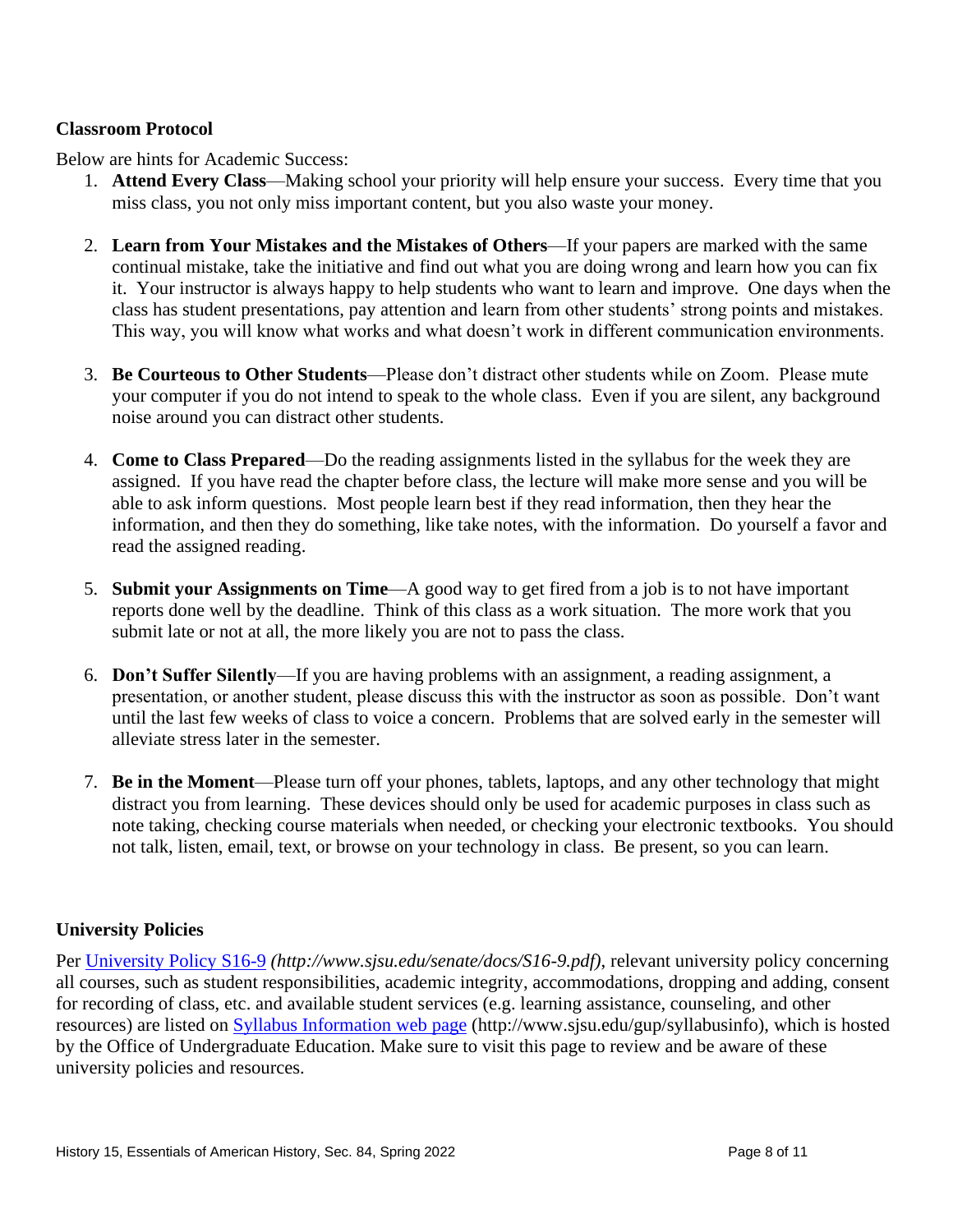# **History 15, Sec. 84 / Essentials of American History, Spring 2022, Course Schedule**

The following schedule is subject to change with fair notice. Students will be notified of any changes in class, by SJSU email, and under Canvas announcements.

# **Course Schedule**

| Week           | <b>Date</b> | <b>Topics, Readings, Assignments, Deadlines</b>              |
|----------------|-------------|--------------------------------------------------------------|
|                |             | (If appropriate, add extra column(s) to meet your needs.)    |
| 1              | Wed         | <b>Introduction to Class</b>                                 |
|                | 1/26        | Lecture: Pre-Contact and Contact                             |
|                |             |                                                              |
|                |             | Reading: Unfinished Nation, Chapter 1                        |
| $\overline{2}$ | Mon<br>1/31 | Lecture: Pre-Contact and Contact                             |
|                |             | Reading: Unfinished Nation, Chapter 2                        |
| $\overline{2}$ | Wed         | Lecture: Colonial North America                              |
|                | 2/2         |                                                              |
|                |             | Reading: Unfinished Nation, Chapter 3                        |
| 3              | Mon         | Lecture: Colonial North America                              |
|                | 2/7         |                                                              |
|                |             | Reading: Unfinished Nation, Chapter 4                        |
| $\overline{3}$ | Wed         | Lecture: Colonial North America                              |
|                | 2/9         | Reading: Unfinished Nation, Chapter 5                        |
| $\overline{4}$ | Mon         | Lecture: Colonial North America                              |
|                | 2/14        |                                                              |
|                |             | Reading: Unfinished Nation, Chapter 5                        |
| $\overline{4}$ | Wed         | Lecture: Revolution                                          |
|                | 2/16        |                                                              |
|                |             | Reading: Unfinished Nation, Chapter 6                        |
| 5              | Mon         | Lecture: Revolution                                          |
|                | 2/21        |                                                              |
| 5              | Wed         | Reading: Unfinished Nation, Chapter 7<br>Lecture: Revolution |
|                | 2/23        |                                                              |
|                |             | Reading: Unfinished Nation, Chapter 8                        |
|                |             |                                                              |
|                |             | <b>Thesis and Bibliography for Individual Paper Due</b>      |
| 6              | Mon         | Lecture: Foundation of the Nation                            |
|                | 2/28        |                                                              |
|                |             | Reading: Unfinished Nation, Chapter 9                        |
| 6              | Wed         | Lecture: Foundation of the Nation                            |
|                | 3/2         | Reading: Unfinished Nation, Chapter 10                       |
| $\tau$         | Mon         | Lecture: Building of the Nation                              |
|                | 3/7         |                                                              |
|                |             | Reading: Unfinished Nation, Chapter 11                       |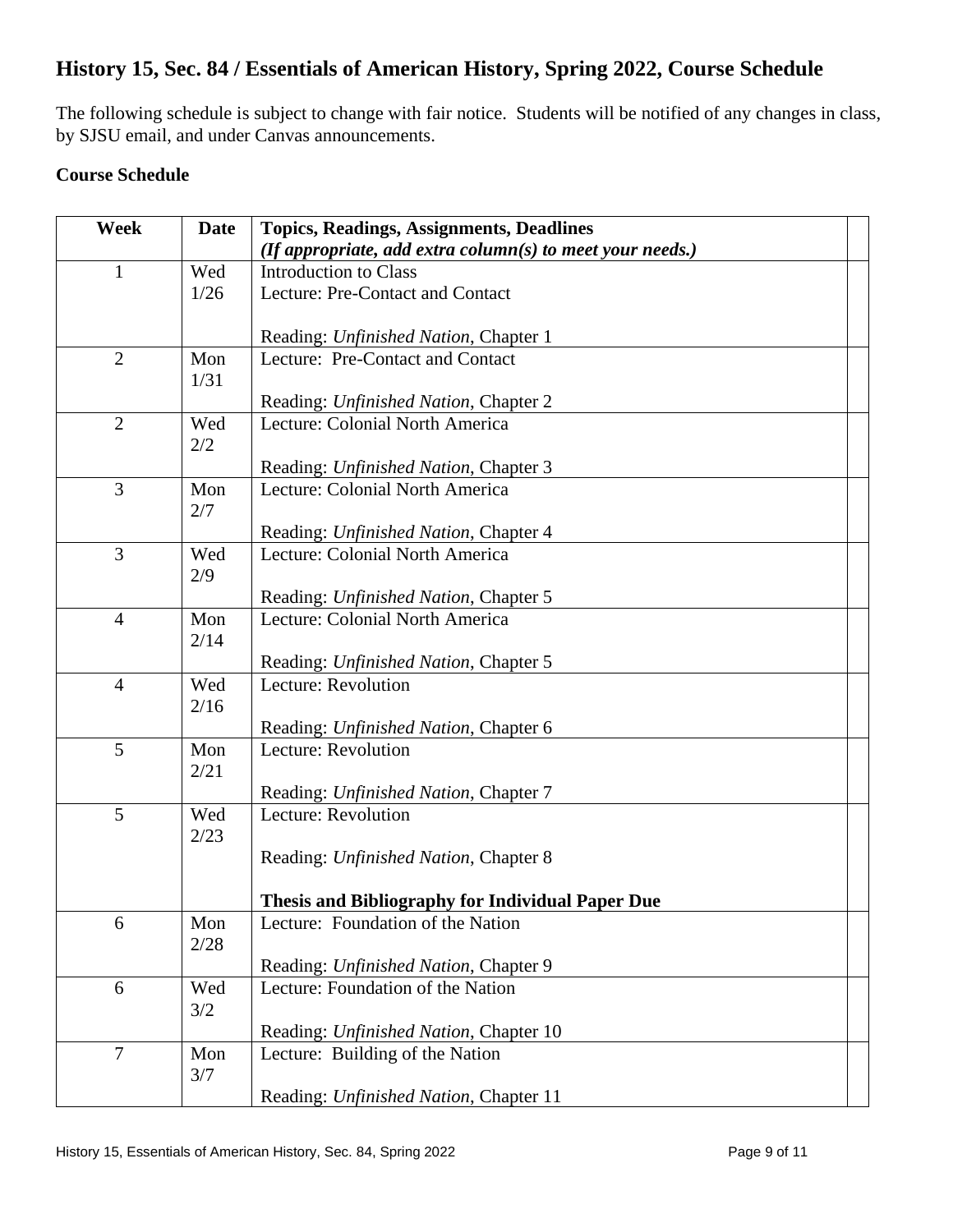| Week           | Date        | <b>Topics, Readings, Assignments, Deadlines</b>                  |
|----------------|-------------|------------------------------------------------------------------|
|                |             | (If appropriate, add extra column(s) to meet your needs.)        |
|                |             | <b>Group Primary Source Paper 1 Due</b>                          |
| $\overline{7}$ | Wed         | Lecture: Building the Nation                                     |
|                | 3/9         |                                                                  |
|                |             | Reading: Unfinished Nation, Chapter 12                           |
| 8              | Mon         |                                                                  |
|                | 3/14        | <b>Midterm</b>                                                   |
| 8              | Wed         | Lecture: Civil War                                               |
|                | 3/16        |                                                                  |
|                |             | Reading: Unfinished Nation, Chapter 13                           |
| 9              | Mon         | Lecture: Civil War                                               |
|                | 3/21        | Reading: Unfinished Nation, Chapter 14                           |
| 9              | Wed         | Lecture: Civil War                                               |
|                | 3/23        |                                                                  |
|                |             | Reading: Unfinished Nation, Chapter 15                           |
| <b>BREAK</b>   | $3/26 -$    |                                                                  |
|                | 4/3         | <b>Spring Break</b>                                              |
| 10             | Mon         | Lecture: Reconstruction                                          |
|                | 4/4         |                                                                  |
|                |             | Reading: Unfinished Nation, Chapter 16                           |
| 10             | Wed<br>4/6  | Lecture: Reconstruction                                          |
|                |             | Reading: Unfinished Nation, Chapter 17                           |
| 11             | Mon         | Lecture: Imperialism                                             |
|                | 4/11        |                                                                  |
|                |             | Reading: Unfinished Nation, Chapter 18                           |
| 11             | Wed<br>4/13 | Lecture: Imperialism                                             |
|                |             | Reading: Unfinished Nation, Chapter 19                           |
| 12             | Mon         | Lecture: Progressivism                                           |
|                | 4/18        |                                                                  |
| 12             | Wed         | Reading: Unfinished Nation, Chapter 20<br>Lecture: Progressivism |
|                | 4/20        |                                                                  |
|                |             | Reading: Unfinished Nation, Chapter 21                           |
| 13             | Mon         | Lecture: World Wars                                              |
|                | 4/25        |                                                                  |
| 13             | Wed         | Reading: Unfinished Nation, Chapter 22<br>Lecture: World Wars    |
|                | 4/27        |                                                                  |
|                |             | Reading: Unfinished Nation, Chapter 23                           |
| 14             | Mon         | Lecture: World Wars                                              |
|                | 5/2         |                                                                  |